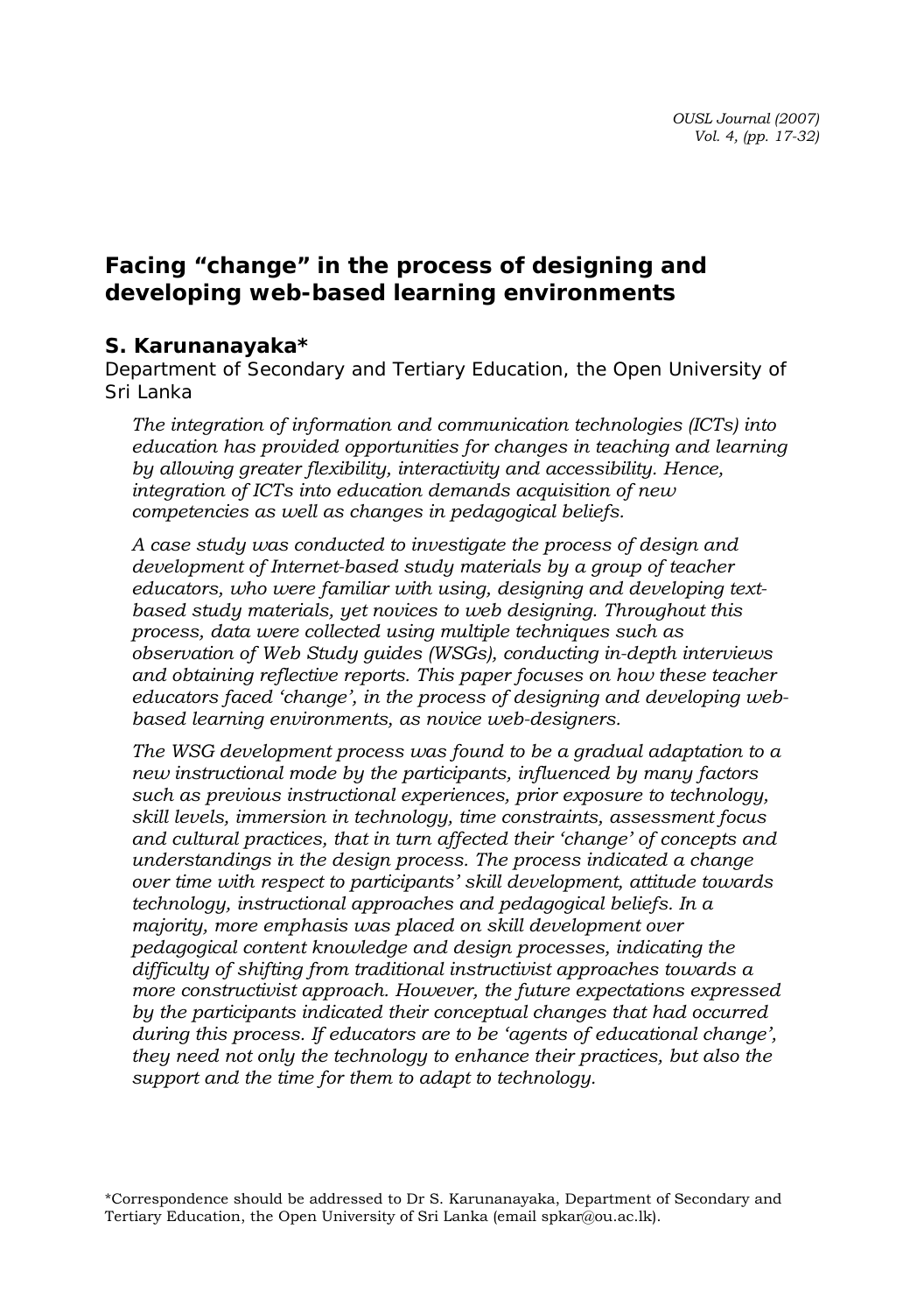# **Introduction**

Teaching and learning are in a process of a paradigm shift, from a prescriptive, didactic approach to a more flexible and an individualized learning situation where active, constructive learning is encouraged (Davis et al., 1997). The integration of information and communication technologies (ICTs) into education has provided opportunities for such changes in teaching and learning by allowing greater flexibility, interactivity and accessibility (Visser & Jain, 1997).

Collis (1998a) indicates this significant influence of Information Technology (IT) in educational change in arguing that:

> *New information technologies and particularly the Internet, in dramatically transforming access to information, are changing the learning and research process, how we search, discover, teach and learn (Langlois, 1997 cited by Collis, 1998a, pp. 373-374).*

Thus, new ICTs can have a significant influence on changing teaching and learning approaches, mainly because they are not just passive methods of delivering information, but are interactive strategies that allow learners to manipulate and control information. Hence, the integration of ICTs into education demands the acquisition of new competencies as well as changes in pedagogical beliefs. This paper focuses on how a group of teacher educators faced 'change', in the process of designing and developing web-based learning environments, as novice web-designers.

## **Review of Literature**

## **Change efforts in adopting innovations**

In contrast to the rapid changes in evolving new technologies, the associated changes in actual teaching and learning situations are occurring rather slowly. Literature reveals that the impact of IT in changing the people, the way they think and act, is not so significant (Albright, 1996, Collis, 1998a, Collis, 1998b, Underwood, 1997). Despite the rapidity of technological advancements and their influences upon teaching and learning, the actual adoption of them by people is not so rapid.

Observing that change efforts often focus on materials overlooking people, Fullan and Stiegelbauer (1991) argue that educational innovation requires not only a change of teaching resources, but also of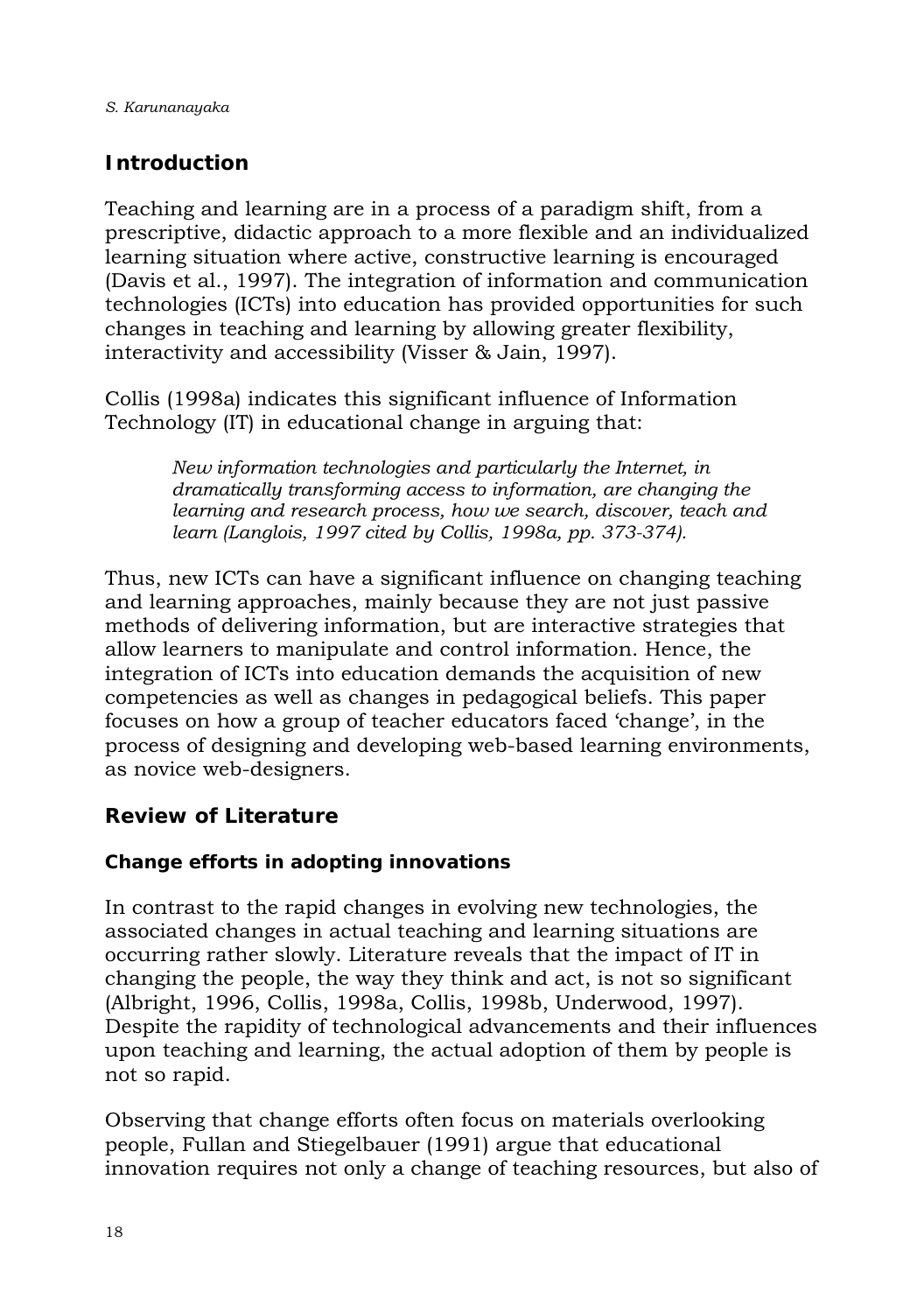teaching strategies and beliefs. Fullan (1993) claims that, if the intended outcomes from an innovation are to be achieved, changes in actual practices along all these three dimensions, as indicated below, are essential.

- 1. the possible use of new or revised *materials* (direct instructional resources such as curriculum materials or technologies),
- 2. the possible use of new teaching *approaches* (new teaching strategies or activities) and,
- 3. the possible alteration of *beliefs* (eg. pedagogical assumptions and theories underlying particular new policies or programmes) (Fullan, 1993, pp.37).

The integration of modern computer technologies into education is such an innovation. These technologies offer the potential and opportunities for teachers to change along the above dimensions which will enhance their professional endeavours. Yet they face difficulties in keeping pace with the rapidity in the development of information technologies and their applications to education.

### **The change process**

Change is a process that takes place over time. The introduction of new innovations to teaching and learning requires a change in teachers' and learners' thinking and beliefs. Yet how each person moves through this change process is unique to each individual.

The 'Diffusion of Innovations Model' by Rogers (1995) is a model of change that explains the change processes in the adoption of an innovation. It describes how innovations are adopted by groups of people. People fall into a continuum of categories based on their use of an innovation. Innovators are the first to experiment with the new products which activate the diffusion process. This would be only 2.5% of the whole group. Next, at the 'early adopters' stage, the innovation will be utilised, by 13.5%. This will lead to acceptance of the innovation by the 'early majority' group, which comprises 34% of the total. The 'late majority group', also 34%, often makes a decision due to peer pressure. The 'laggards' who make up 16% of the total group, will take much more time to accept the innovation, as they are 'traditionalists'. Further, 'change agents' and 'opinion leaders' also facilitate the adoption process. (Jennings & Dirksen, 1997).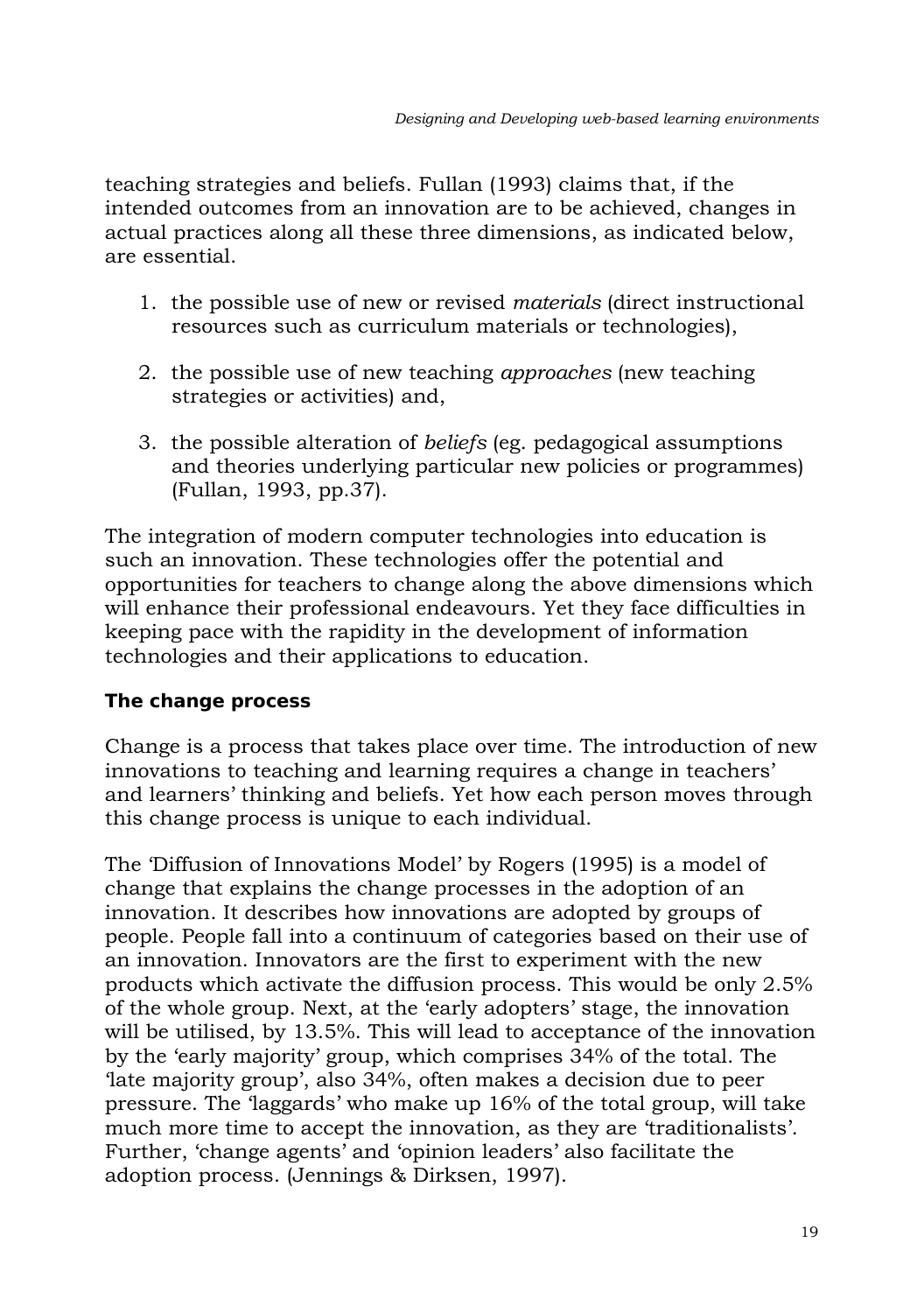The above model provides useful insights into understanding change processes associated with an innovation, and in incorporating procedures to facilitate change to promote acceptance and adoption by teachers. However, as Collis (1998a) claims, 'there is a gap between vision and execution' due to various barriers confronting change. These may be first-order barriers such as technological problems associated with hardware and software, lack of access, time and support to use computers, or second-order barriers such as an unwillingness to change from established classroom practices and beliefs about teaching and computers (Collis, 1996; Ertmer, 1999).

### **Resistance to change**

Many authors agree that changing the conventional instructional approaches used by teachers is a difficult task. Experienced teachers enjoy stability and their attitudes towards changing established practices are not very positive. Hence, a 'resistance to change' is observed within the teaching profession (Kennewell, 1997, Robinson, 1997, Underwood, 1997;).

It can be argued that unlike other innovations such as audio and video teaching materials, computer technologies will be a difficult innovation for teachers to adopt and accommodate into their practices due to the complexity of these technologies and the lack of teachers' exposure to them.

Underwood (1997) observes that teachers' practices become more stable over lengthy periods of time and maintaining the status quo becomes the norm, resulting in this resistance. Research indicates that many experienced teachers tend merely to assimilate ICTs into their existing instructional approaches (Barrowy & Lasrena, 1997, Bigum, 1998; Kennewell, 1997;).

The need 'to maintain their professional status with students and colleagues' and the need 'to demonstrate newly acquired computer skills publicly before they have sufficient time to consolidate them' are two main features that distinguish teachers from other computer users (Somekh & Davis, 1997, pp. 138). These challenges often cause teachers to transfer their conventional teaching practices into IT use.

This indicates the crucial need for more time for teachers to change in all three of the dimensions described by Fullan (1993) - using new materials, using new approaches and altering beliefs - for a real change to occur in the adoption of these technological innovations. Yet, in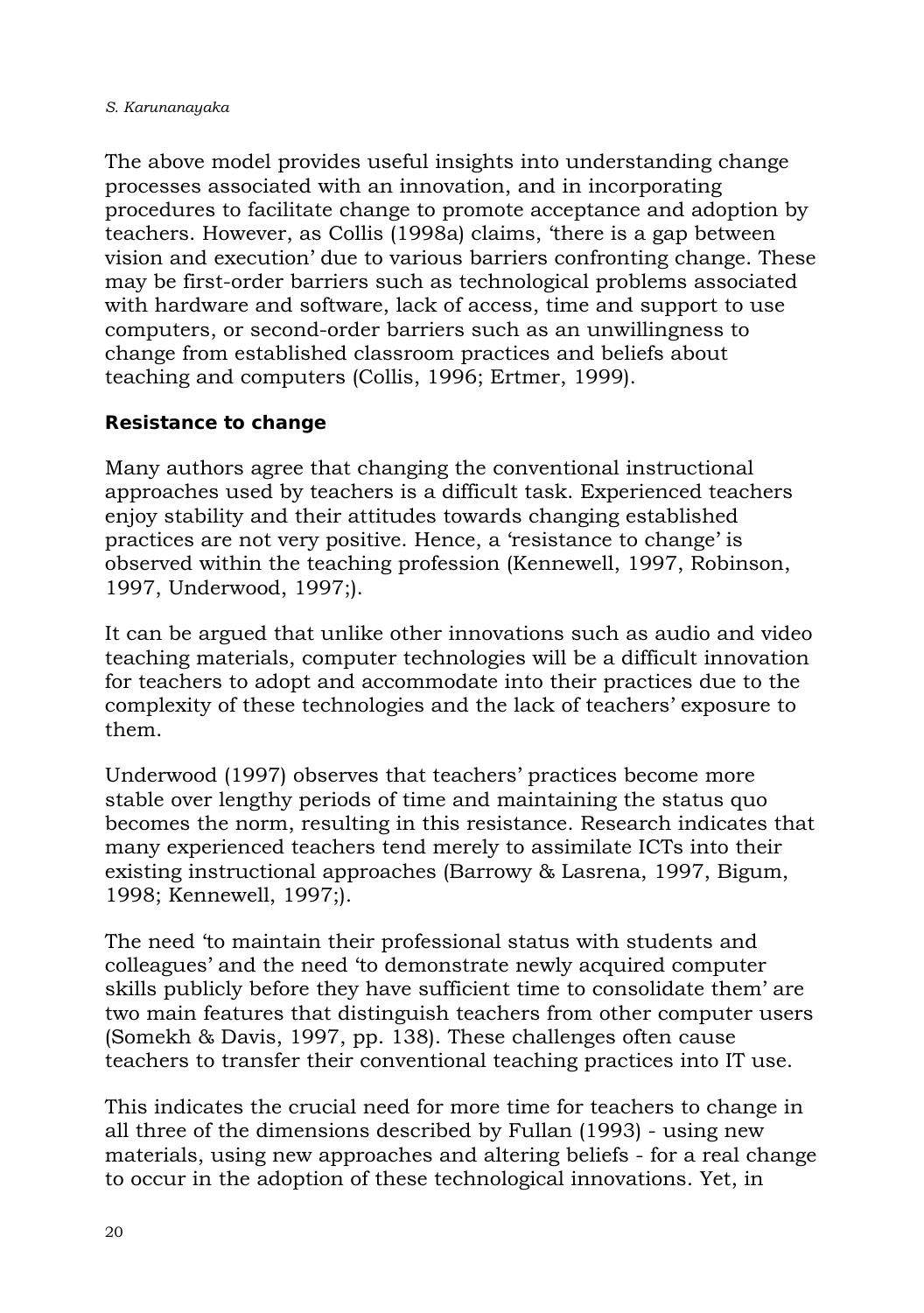actual situations, teachers are often expected to adopt these technologies within very short time periods. This would undoubtedly result only in superficial changes, such as substituting conventional approaches into technology use as noted before.

Fullan (1993, pp.3) describes this complex situation as follows:

On the one hand, we have the constant and ever expanding presence of educational innovation and reform. On the other hand however, we have an educational system which is fundamentally conservative. The way that teachers are trained, the way that schools are organised, the way that the educational hierarchy operates, and the way that education is treated by political decision-makers results in a system that is more likely to retain the status quo than to change. When change is attempted under such circumstances, it results in defensiveness, superficiality or at best short-lived pockets of success.

The different approaches taken by teachers in using computers in their teaching have been identified as follows: the computer as a 'tutor' that replaces the teacher, as a 'neutral tool' that is mainly useful as a presentation tool, and as a 'cognitive tool' that sets new types of learning tasks for the pupils (Somekh, 1997, pp. 122-123). Only the last approach requires a change in the pedagogy of teachers. In most instances the first two approaches were observed to be the ones commonly used. This indicates a lack of concern in teachers about changing their pedagogy when using IT in education.

### **Changing design processes**

In the process of designing instruction and instructional materials, the designers will be influenced by many factors that in turn will affect their 'change' of concepts and the understanding of design processes. For instance, the effect of prior experiences and concepts will be a major influence, especially for experienced educators.

On the other hand, designing instruction for a new technological environment such as the WWW poses specific problems, as it requires a different set of skills and understanding. The effect of these factors on designers will consequently have an effect on their products.

When Web-based teaching and learning is integrated into educational institutions, the instructors need to design and structure instructional materials specifically for this novel environment. Johnson (1997)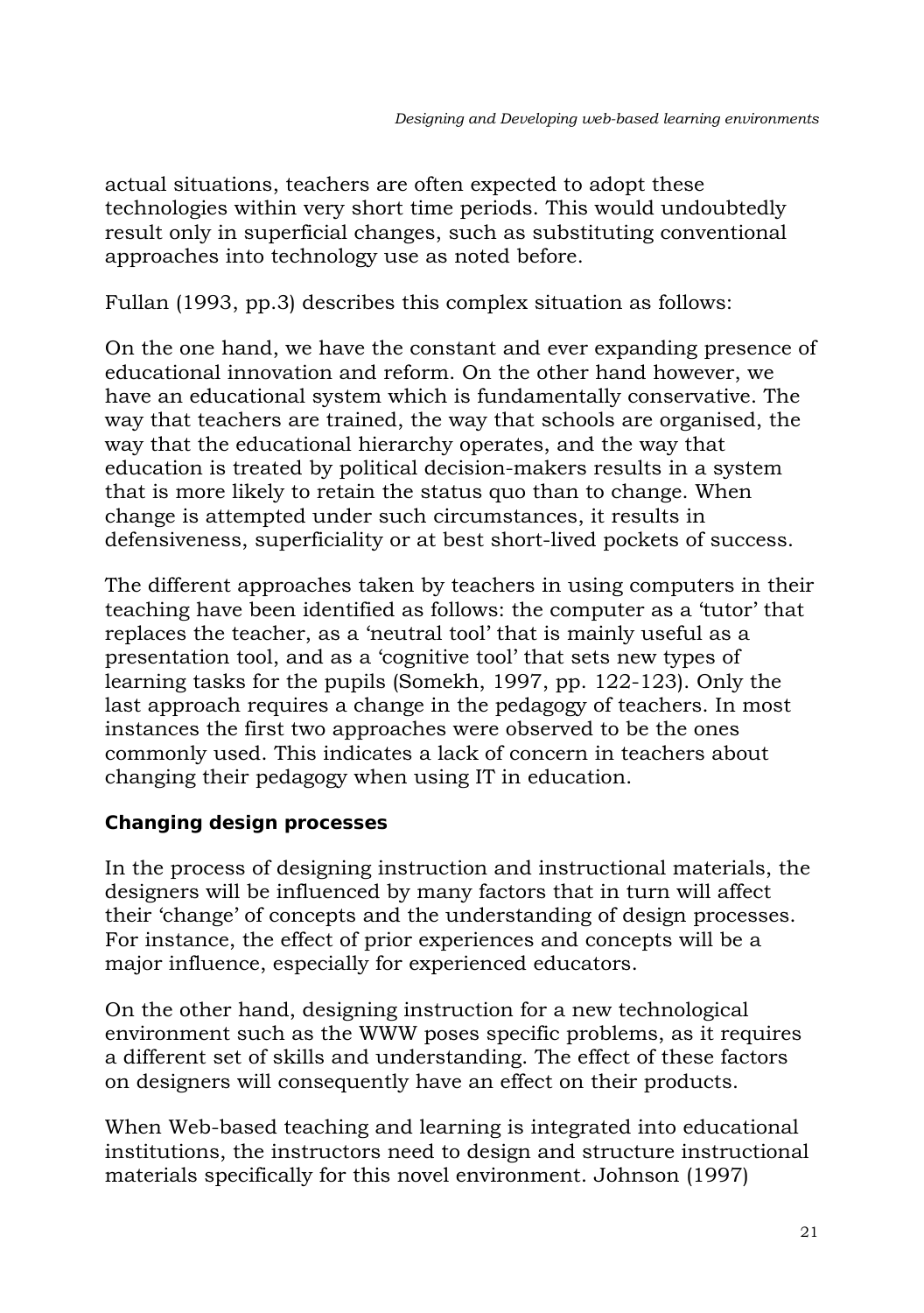claims that instructors often face difficulties in the transition from presenting traditional text-based materials to structuring Web-based materials. Being content experts yet novices as Web designers, the instructors face 'the dilemma of selecting material for a medium of which they have little knowledge' (Johnson, 1997, pp.1258). As a result of this, the instructors may be slow in adapting to this new approach.

Describing an experiment conducted at Aberdeen University, in which the Web replaced face-to-face lectures, Wards and Newlands (1998) observed that preparation of Web materials for a course was very time consuming. They contend that:

*The transition from traditional to a computer-based system will involve a considerable investment of time by lecturers new to the Web, in the acquisition of new skills and the preparation of materials (Wards & Newlands, 1998, pp.183).* 

Hence as they claim, although the Web has the potential to enhance teaching and learning, 'there are few shortcuts to the realisation of this potential' (Ward & Newlands, 1998, pp.182). The educators who design, develop and deliver instructional courses face a challenge in meeting the requirements of the new Web-based learning environment.

Instructional design becomes very important in developing Web-based teaching and learning materials. With the changing paradigms in approaches to teaching and learning from instructivist to constructivist, designers of Web-based materials face a challenge. Not only the experience with this novel technology, but also the multiple avenues exposed by it, place the educators in a complex situation when developing instructional materials for the Web. They face many changes in order to effectively utilise the Web's features to produce a meaningful learning environment. Studying such design processes that teachers use should provide insights into strategies that may facilitate this change.

## **The study**

A study was conducted at the University of Wollongong, Australia, with the aim of investigating the process of design and development of Internet-based study materials by a group of Sri Lankan teacher educators who were novice Web-designers. This paper focuses on identifying any changes that occurred in the skill development, attitudes towards technology, instructional approaches and pedagogical beliefs of the participants during this process.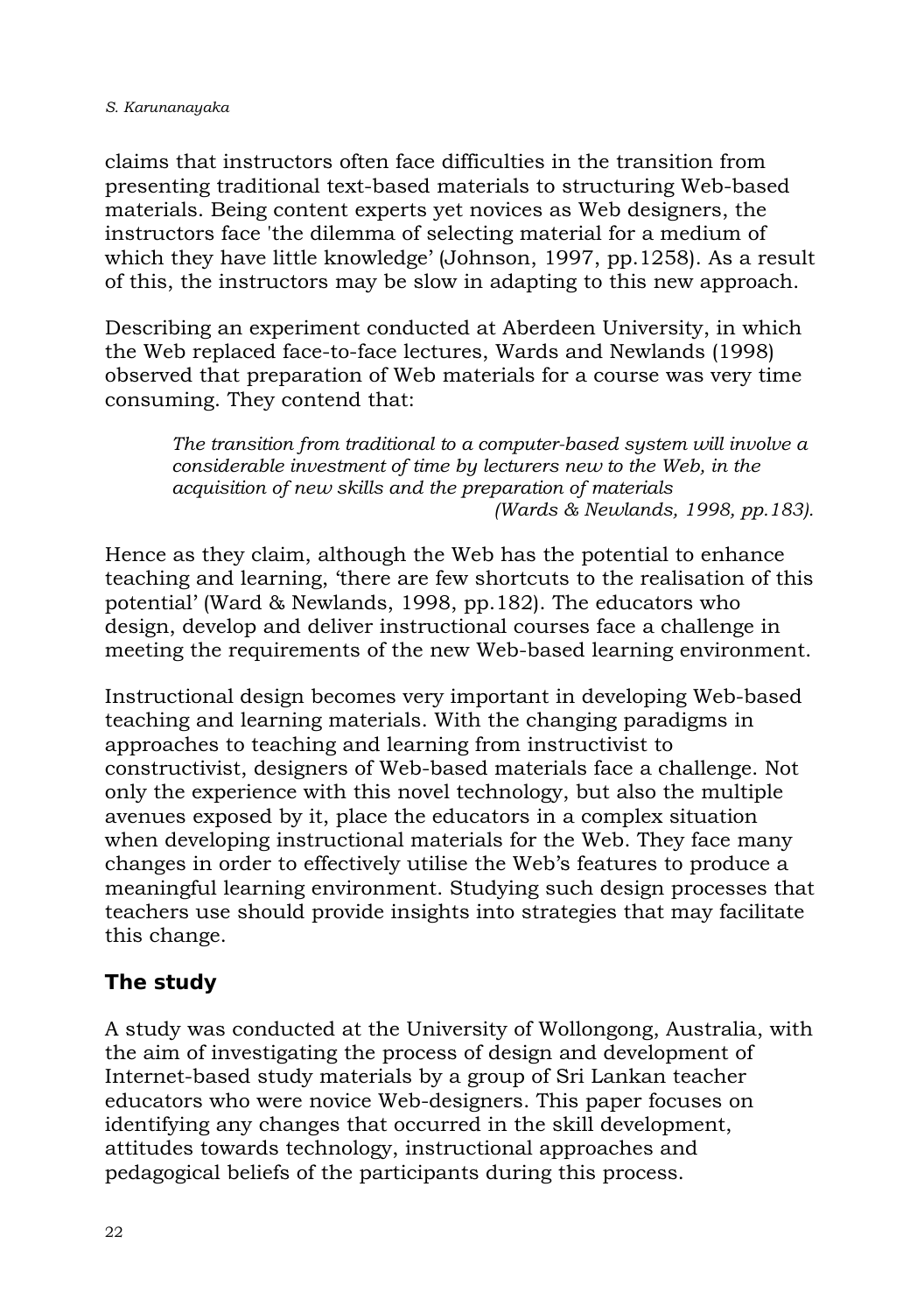The participants were twelve instructors from different teacher education institutions in Sri Lanka who were familiar with using, designing and developing text-based study materials. At the University of Wollongong, they were enrolled in a one-year study programme leading to the Degree of Master of Education. During this course of study, they had to design and develop a Web Study Guide (WSG), as one of their subject assignments. The participants were experienced teacher educators consisting of four females and eight males, in the age range of 30 - 50 years. Most of them had more than ten years of teaching experience and a majority, more than twenty years in the teaching profession, as teachers and teacher educators. All were professionally qualified graduates, and six had Masters degrees.

The process started with a planning stage during which the participants identified a target group and a topic, found information and organised it, and developed skills in using the software and hardware to produce a WSG. Next, the participants developed the WSGs. The results revealed that, during this process, they were concerned about many aspects, were influenced by a variety of factors, faced a number of issues and obtained support from different sources. At the end, they reflected on this whole learning process and on their final products, the developed WSGs.

### **Findings and Discussion**

During this process, the participants experienced a new instructional approach based on a new pedagogy. They all claimed that a change in their knowledge, skills and attitudes occurred during this process. As novice Web designers, all participants had no prior knowledge or skills in developing a Web-based learning material. A majority of them had not used the Internet before and some had not even used a computer. This situation resulted in most of the participants feeling 'confused', 'de-motivated', 'uncertain' and 'not confident' at the beginning. As the subject progressed, they gained knowledge and skills on how to complete this task, and their confidence levels rose and motivation increased. At the end, once they had completed their WSGs, all were very satisfied. It was very evident from their remarks that gaining 'hands-on' experiences in using the new technology, and the satisfaction of developing their own Web material, had a great impact on them.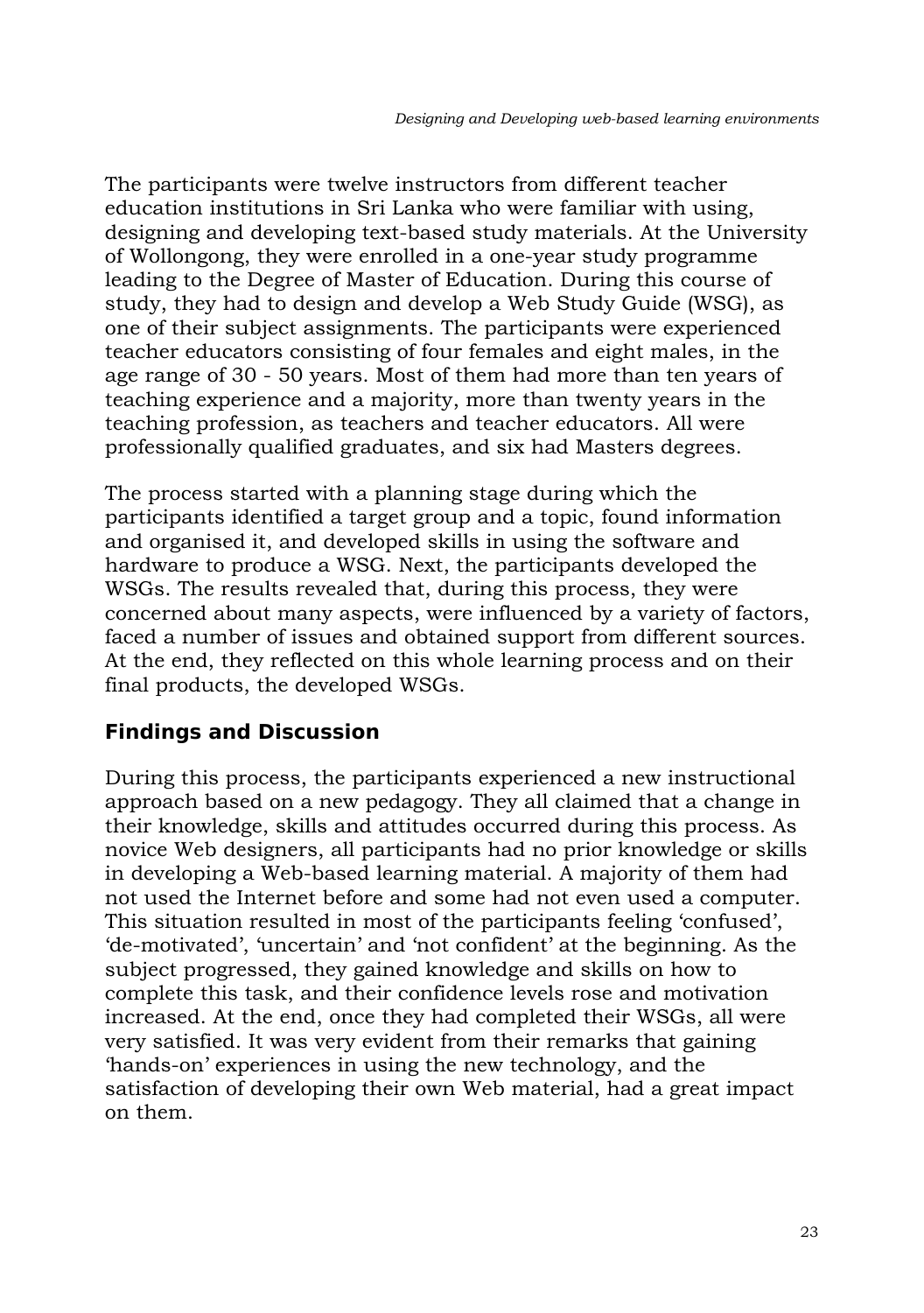A majority of the participants claimed that acquiring the technological skills to develop a WSG was their main achievement. This indicated that their main emphasis was on the technology rather than on the pedagogy. It was also apparent from the features of many of the WSGs, that a majority had simply used the newly acquired technical skills to produce a study material that reflected only the conventional instructional approach they were familiar with. As such, they had not actually transformed the text-based content into the Web, but transposed the existing content on to the Web, without making any fundamental changes in the structure of the content.

This observation supports the findings of previous studies done on the integration of computer technologies into teaching and learning situations, where it was found that experienced teachers were resistant to change from their conventional practices and simply assimilated the technology into their existing approaches (Barrowy & Laserna, 1997; Bigum, 1997; Kennewell, 1997; Underwood, 1997). The results also suggest that, during this entire process where the learners became producers of Web-materials, attention of a majority was paid more to the development of the product than on designing the learning experiences in it.

The participants were very motivated in the task of developing a Webbased study material, as it provided them with an opportunity to learn for the first time, how to use the web technology to produce a study material. Yet they were pressured with time, as this was a course assignment, and they also faced many technical issues as novices. As a result, in most cases, there was no 'real change' observed in their instructional approaches, but only a change in using technological skills in presenting the content. This supports the views of Collis (1998b), Scrum (1999) and Underwood (1997) who claim that, if forced, there would only be a 'superficial change' in the instructional approach.

However, the future expectations expressed by the participants indicated that conceptual changes had occurred during this process. All participants' expectations to develop more Web-based study materials in the future, and the intention of making improvements and changes in their future productions, indicated their increased motivation in practicing and applying the new experiences gained. Further, agreeing that WSGs were very effective teaching-learning environments, all participants expressed their willingness to share their knowledge and skills with others, after returning to Sri Lanka.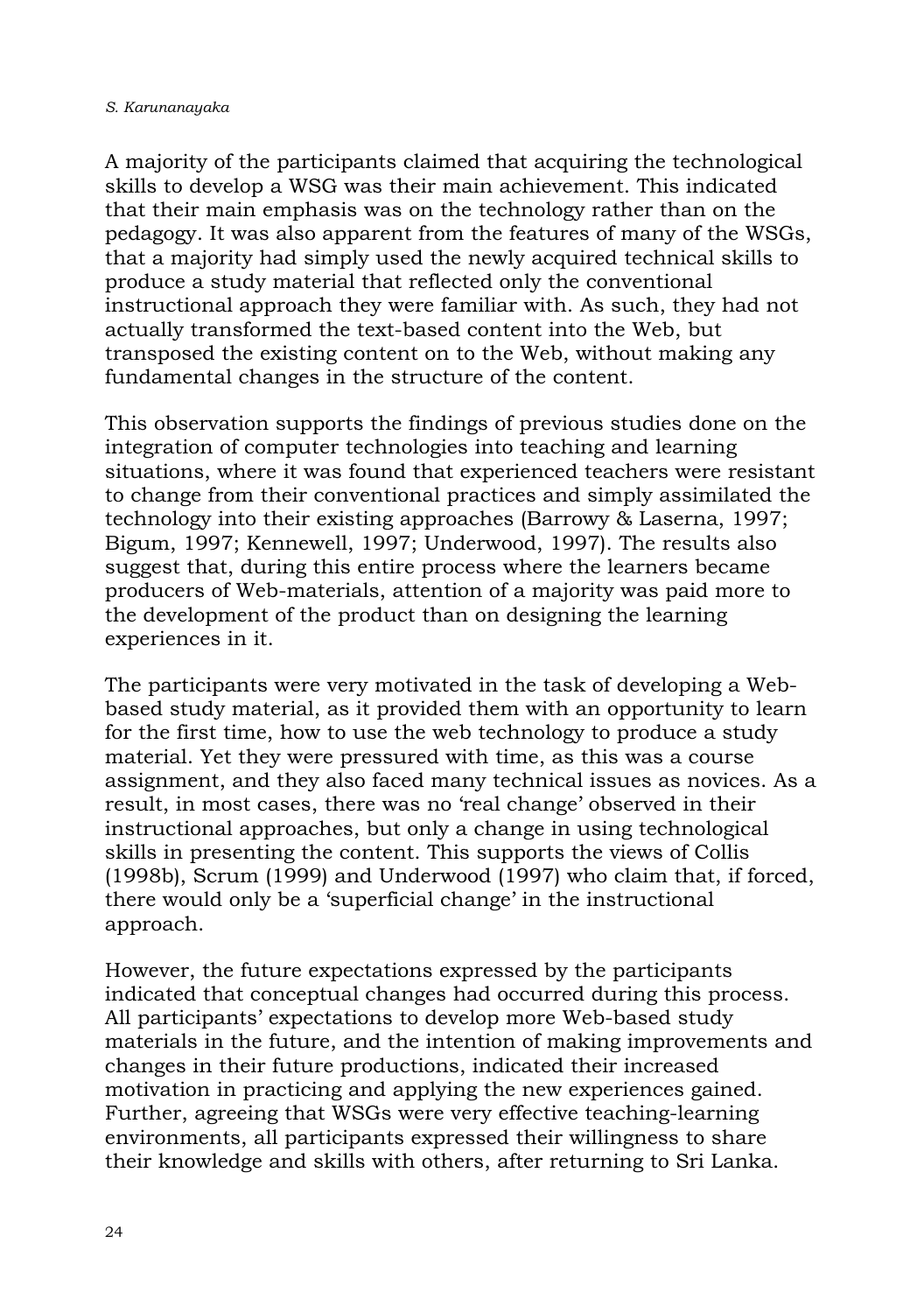However, the changes they would make when re-developing the WSGs indicated different views. While half of the group wanted to change their design and the instructional approach in the future, the other half had no intention of doing so. Many of the participants whose WSGs followed a traditional instructivist approach wanted to change their presentations to include more constructivist features, such as changing the activity types and allowing the learners to explore by themselves, by providing links to many external Web sites. This observation indicated that they have started to think in a new way, and that their theoretical understanding may have shifted towards a more constructivist learning approach.

This being their first opportunity in developing a WSG, it was a new experience to the participants in both aspects: using new technology and designing pedagogy. As many of them were struggling with the technology most of the time during the process, their concern on pedagogy was of a lower priority. However, at the end of the process, some were able to reflect on their design processes and identify what changes they could make to incorporate a more constructivist learning approach.

In contrast, the participants who did not want to change the instructivist approach even in their future productions, believed that this approach was appropriate in their own cultural context, in which the learners would expect this sort of instruction from the teachers. This implies that despite the fact that the participants themselves had undergone a constructivist learning experience, they were still reluctant to change from their conventional approaches. These observations support the views expressed by Bigum (1998), Kennewell (1997) and Underwood (1997) who claim that there are difficulties in changing established practices of experienced teachers.

The participants' suggestions for using WSGs in Sri Lanka, and their design recommendations, also indicated that a majority were concerned in developing simple, straight-forward WSGs that are objective-based, and which sequence the information in a step by step learning approach, in accordance with the conventional instructivist approach. However, all participants were equally concerned about taking an activity-based approach, and providing more external Web resources as well, implying a change in their thinking along more learner-centred lines than teacher-centred.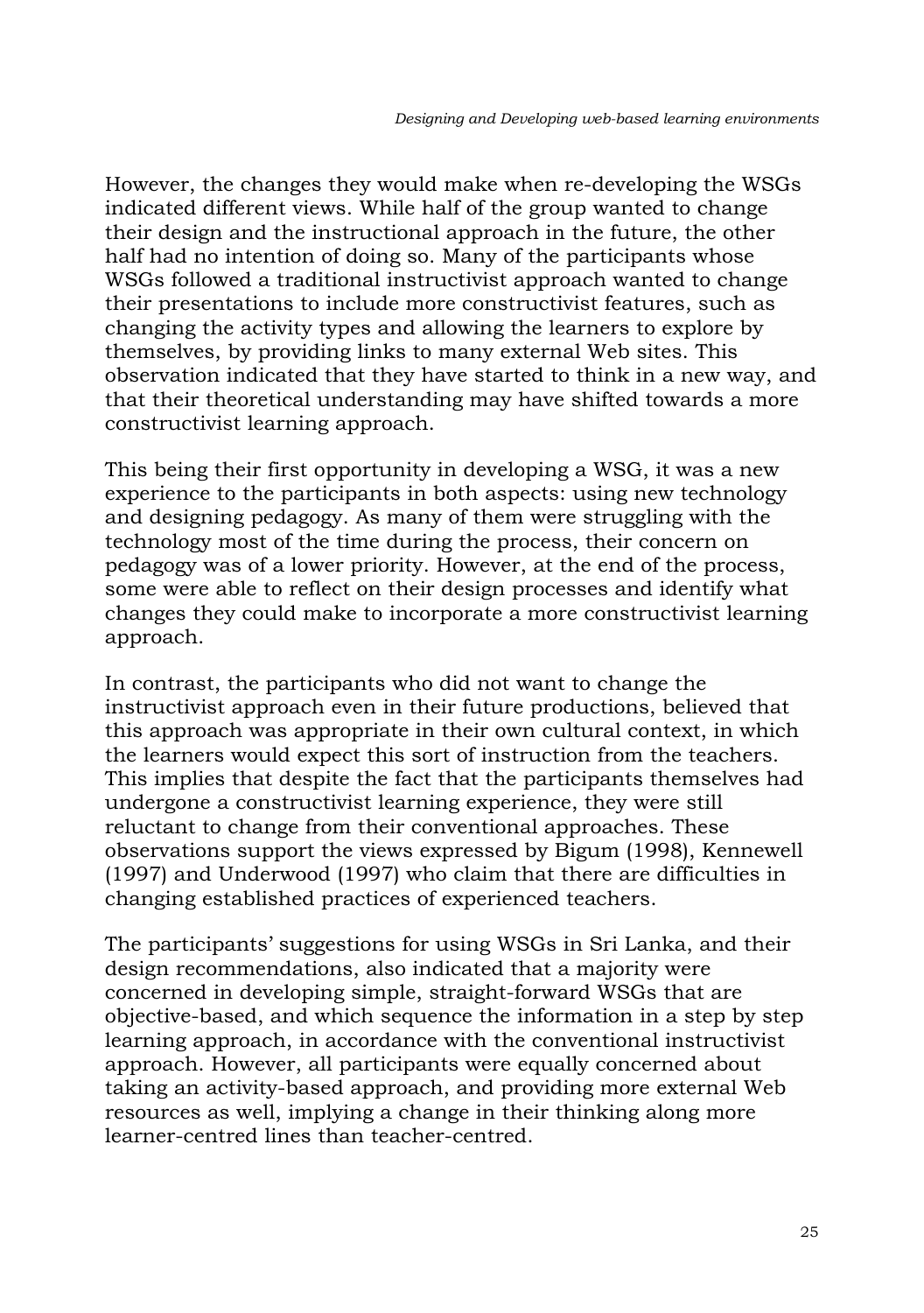On the other hand, the desire of some participants to include more graphics and sounds in their WSGs implied that they were still unable to move beyond the technical skill development stage. Their main concern was on developing their technical skills in order to use the technology even better, but not on developing the pedagogical aspects. They were reflecting on their design processes mainly from a technological point of view.

This study indicated stages similar to the four stages described in the 'U-curve process' by Mevarech (1997). First, the participants had to struggle with the technological problems and 'survive' them to move on to 'exploration' of using the software. Many could not move beyond the preliminary stages and only a few moved towards 'adaptation' and 'conceptual change', agreeing with Mevarech's observations.

The findings of this study can also be explained using the Diffusion of Innovations Model by Rogers (1995) which explains how an innovation is adopted (Jennings & Dirkson, 1997). According to this model, only 16% of a group would be innovators and early adopters who are the first to accept an innovation. Only two out of the twelve participants in the group (16.6%) demonstrated adopting a new instructional approach in their WSGs. Among the others, a majority indicated attempts to include some new features and intentions to change from the traditional approach in future productions. They fall into either the 'early majority' or the 'late majority' categories. A few who did not want to change from their traditional approach even in future, represent the 'laggards' or 'traditionalists' in the model.

This process also resembled the stages of developing expertise as described by Winn and Snyder (1998). This model claims that a novice cannot directly 'jump' to the expert stage, but has to sequentially move through the other stages: advanced beginners and competent. This implies the need to provide more opportunities for participants to gain multiple experiences in order to move towards expertise.

To design and develop a Web-based learning material, the participants required the development of knowledge and skills in three key areas. They are:

1. Pedagogical content knowledge – which is described as teacher knowledge on the integration of subject matter with pedagogy or "methods" and "strategies" of teaching (Tobin, Tippins & Gallard, 1994);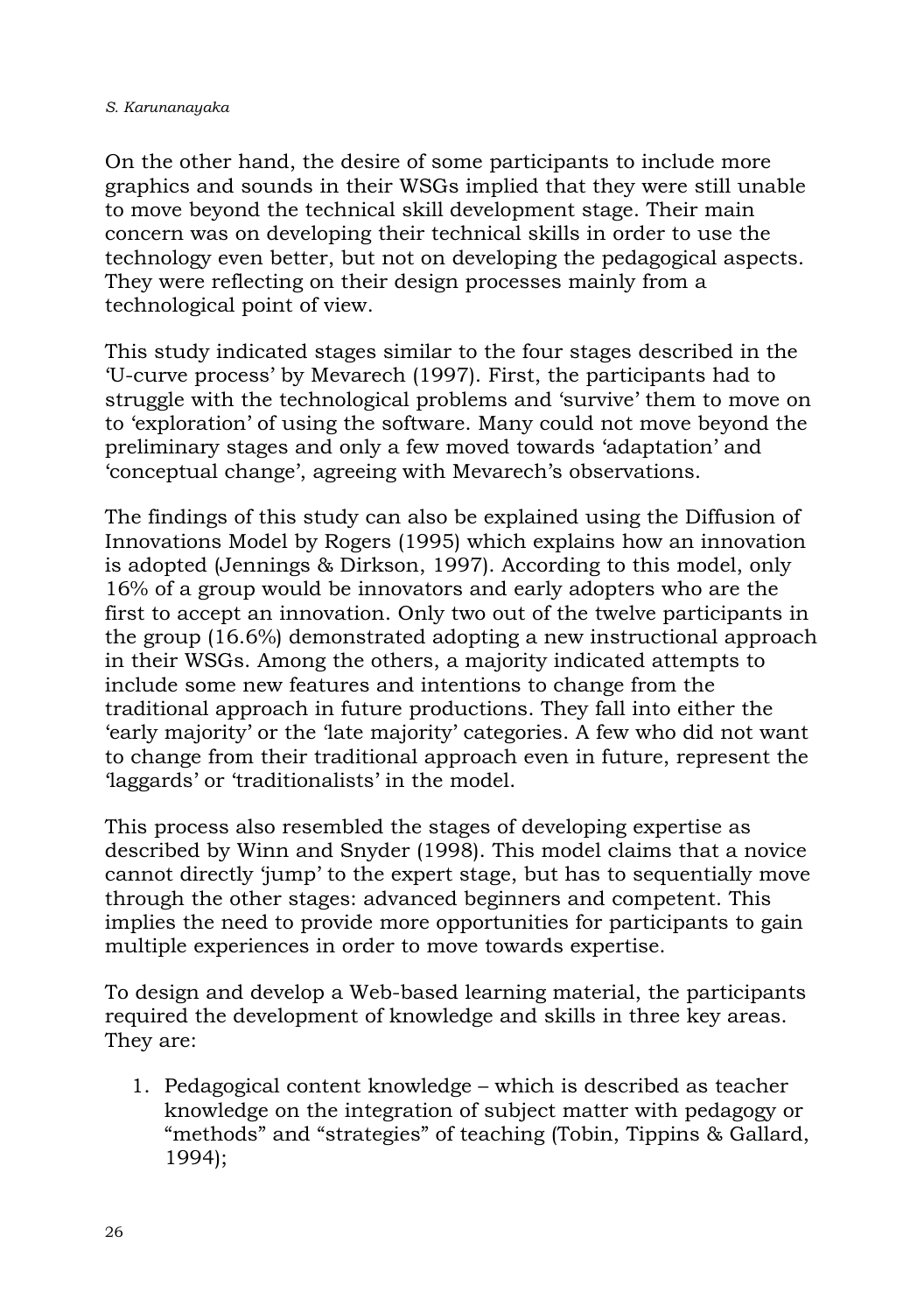- 2. Basic skills in Web authoring; and
- 3. Design processes in a Web environment.

The participants, who were experienced teacher educators, were confident in their subject matter content knowledge. They were experienced in using traditional pedagogical approaches for instruction and familiar with design processes for text-based learning materials. However, they were novices in design processes in a Web environment, and also lacked the basic skills for Web authoring.

The subject provided an environment to support the learners in the class (including the participants and other students), in the key areas as follows:

- 1.Enhancement of pedagogical content knowledge through readings and discussions.
- 2.Basic skill development in Web authoring through an activity on Web page construction.
- 3.Development of understanding design processes in a Web environment through designing and structuring the content in a WSG.

The emphasis that instructors and learners place on each of these three key areas varied during different stages of the process. At the initial stage, the subject instructors placed a high degree of emphasis on development of pedagogical content knowledge and basic Web authoring skills, and less emphasis on design processes. This was because learner understanding of design processes in a Web environment was expected to be developed through the experience of constructing a WSG, and the participants had to acquire the basic skills first, in order to achieve that.

The participants, on the other hand, placed a lower emphasis on developing pedagogical content knowledge at the beginning stages, as they were confident in their current subject knowledge, as well as in their current instructional methods and strategies. However, they placed a high emphasis on skill development, as they lacked Web authoring skills. With respect to the design processes, they had a high degree of skills in text-based material design and thus expressed minimal concerns about that. However, as they were novices in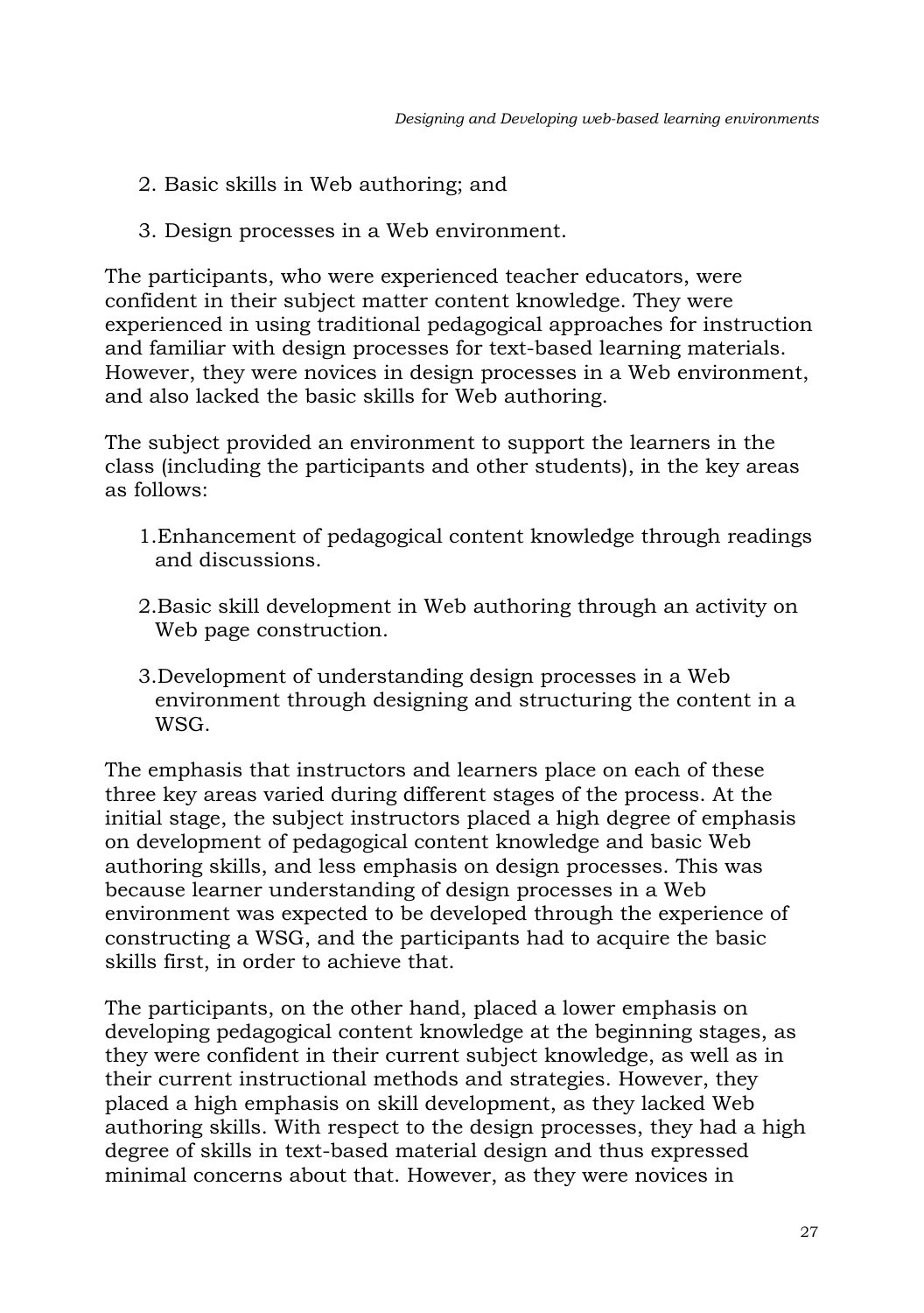designing Web-based learning materials, their concerns were more on developing skills in this aspect.

At the concluding stage of the process, the instructors placed more emphasis on design processes and pedagogical content knowledge, and less on skill development. This was because the main aim of this task was to focus on designing and structuring the content to 'deeply engage the learners', using the basic skills developed at the initial stages of the process.

In contrast, a majority of the participants still placed emphasis on skill development over pedagogical content knowledge and design processes, even at the end. The final products showed that, only two out of the twelve participants had shifted from their traditional instructivist approaches towards a more constructivist approach. However, this does not reflect the real impact of the process upon the participants. During the reflection stage (after submission of the WSG) many indicated a shift in the theoretical understanding that could be expected to reflect in their future design attempts.

Thus, the WSG development process was shown here to be one of gradual adaptation to a new instructional mode. It was influenced by many factors such as previous instructional experiences, prior exposure to technology, immersion in technology, time constraints and assessment focus. The study showed that there is a need for repeated experiences so that participants can continuously reflect upon their work and develop new understanding of the pedagogy required for the effective designing of Web-based learning materials.

## **Conclusions**

This study demonstrated an evolutionary process in the design and development of Web-based learning materials by the participants, during a specific time period. Each individual's design process was found to be a unique experience, influenced by many factors such as previous experiences, skill levels, exposure to technology, assessment concerns and cultural practices. The process also indicated a 'change' over time with respect to participants' skill development, attitude towards technology, instructional approaches and pedagogical beliefs.

At the entry point, all participants started designing their WSGs as traditional text-based presentations that they were accustomed to. However, adoption of new approaches was observed as their experience levels rose through gaining knowledge and skills in using the new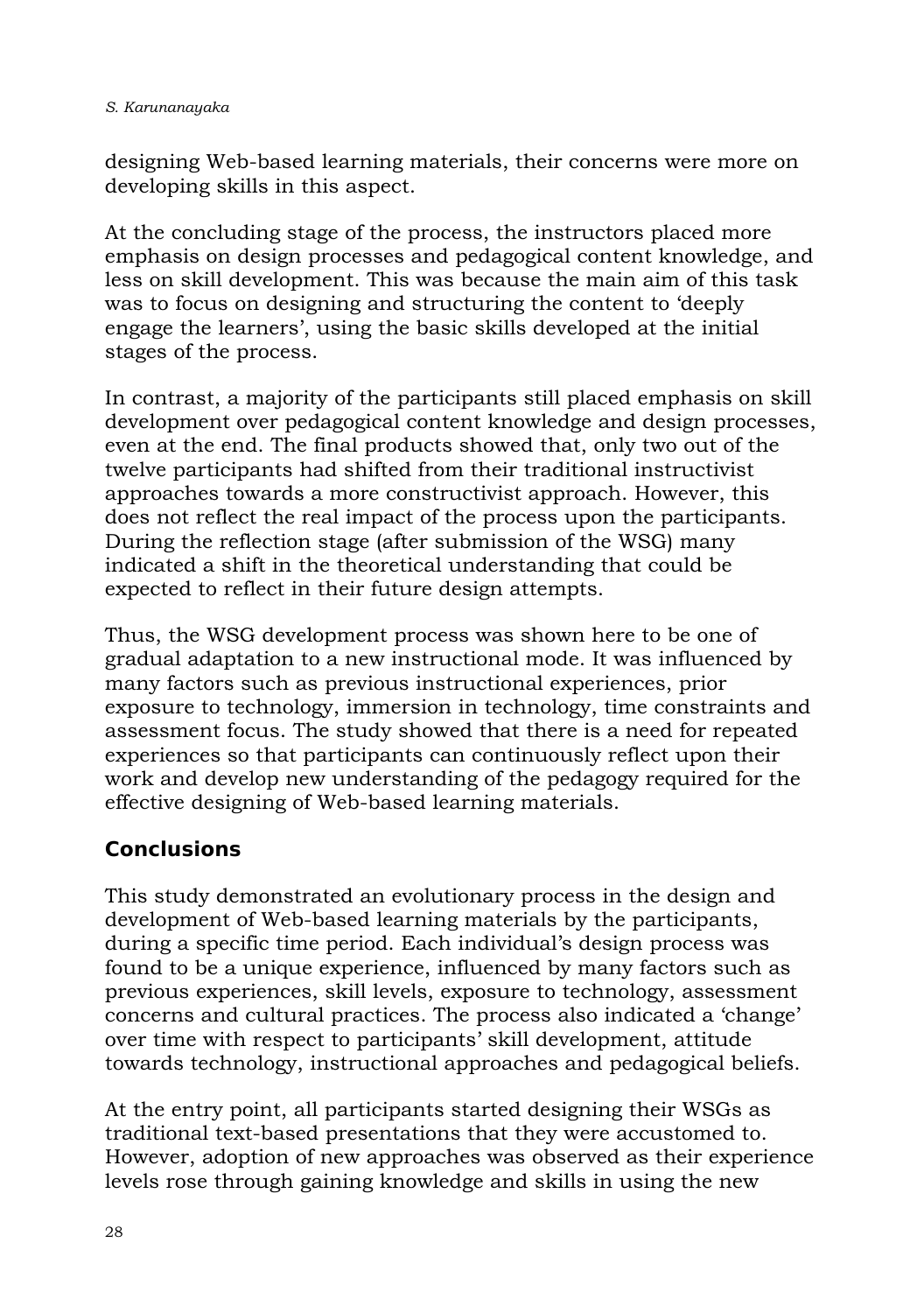technology. They also had to overcome many pedagogical, technological and cultural issues during this process. Adaptation to this new experience was indicated in different ways, to different extents, in each individual's design process. Reflections at the end of the process revealed the intended re-design approaches to be taken by participants in the future.

The design patterns in the WSGs indicated that in most cases the 'power' of the hypertext/hypermedia environment of the Web was inadequately utilised to produce a meaningful learning environment. For instance, hypertext links were mainly used to move from page to page to read the sequentially placed information, or to navigate to the activity page which included some questions and then to the feedback page which provided answers to them. These did not represent a 'real interactivity'.

The resemblance of these presentations to conventional teacherdirected instructional material revealed the fact that the theoretical beliefs of most of these educators had not changed from the traditional role of teachers as 'presenters of information' to passive learners. The Web was largely used to create a 'passive' learning environment, despite its potential to enhance 'active' learning (Brooks, 1997).

Although the final products of a majority showed a predominantly instructivist approach, the willingness of many participants to change from their traditional approach to a more constructivist approach in the future indicated that they have started to think in a new way. This is an important indication that this experience may have stimulated a shift in their theoretical understanding. However, the reluctance of a few to change from their instructivist instructional approach even in future attempts indicates the difficulty in changing the firmly held conventional beliefs. Their interest in only including more multimedia features suggests, that they still have not overcome the impact of technology upon them, and expect more opportunities to experiment with that technology.

If educators are to be 'agents of educational change' (Fullan, 1993), they need not only the technology to enhance their practices, but also the support and the time for them to adapt to technology. Only then would they be ready to change their instructional materials, instructional approaches and most importantly their theoretical beliefs, to accept and use new technology in education.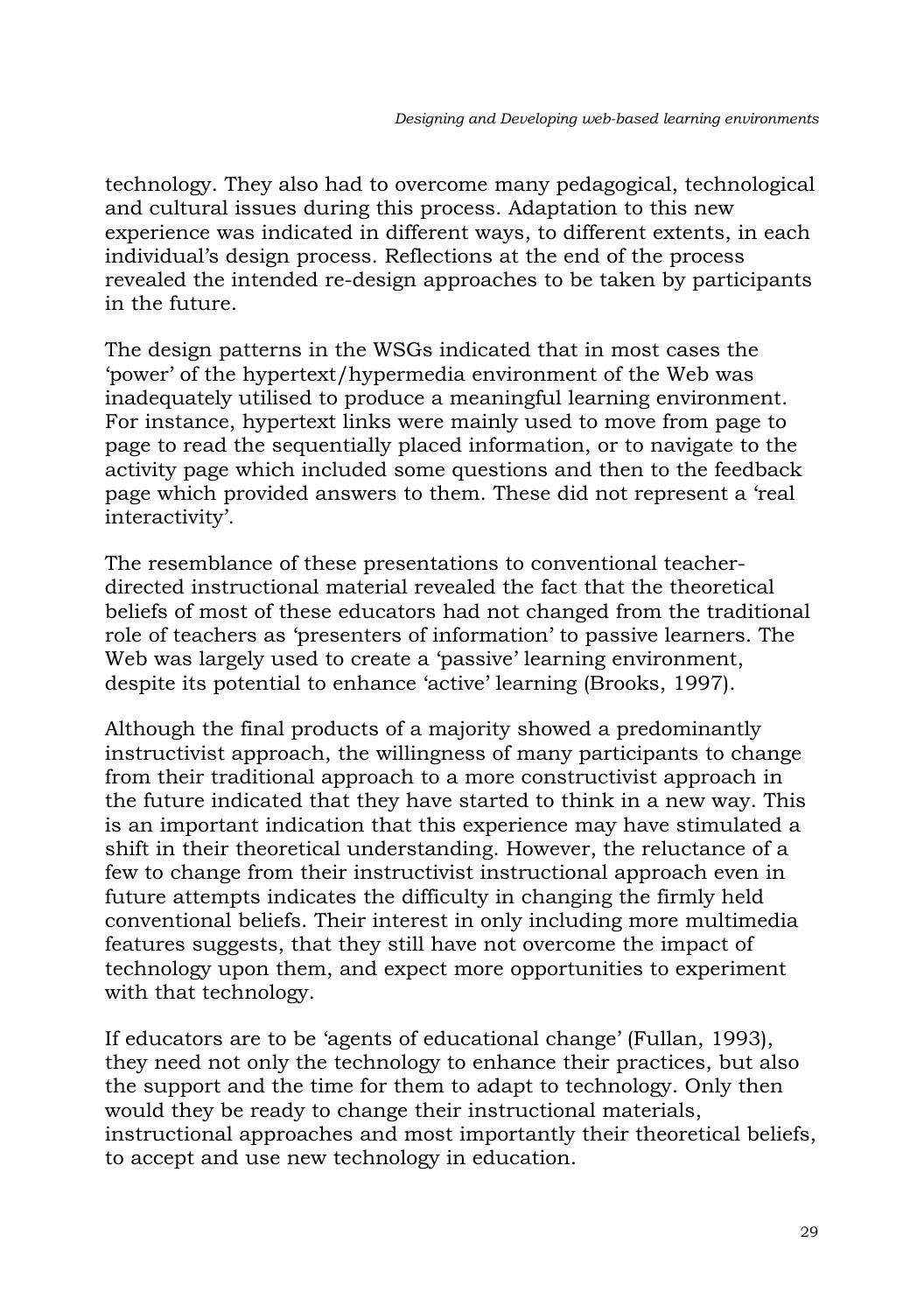### **References**

- Albright, M.J. (1996). *Instructional technology and higher education: Rewards, rights and responsibilities.* Key note address presented at the annual conference of the Southern Regional Faculty and Instructional Development. LA, Consortium. Baton Range. February 1996. Available online at: http://www.public.iastate.edu/~mikealbr/webcv/papers/srfidc96.html.
- Barrowy, B. & Laserna, C. (1997). The role of the Internet in the adoption of computer modeling as legitimate high school Science. *Journal of Science Education and Technology.* 6(1), 3-12.
- Bigum, C. (1998). Boundaries, barriers and boarders: Teaching Science in a wired world. *Australian Science Teachers' Journal.* 44(1), 13-23.
- Brooks, D.W. (1997). *Web teaching: A guide to designing interactive teaching for the world wide web*. New York: Plenum Press.
- Collis, B. (1996). The Internet as an educational innovation: Lessons from experience with computer implementation. *Educational Technology.*  November-December, 1996, 21-30.
- Collis, B. (1998a). New didactics for university instruction: why & how? *Computers & Education.* 31, 373-393.
- Collis, B. (1998b). Implementing innovative teaching across the faculty via the WWW. Paper for the conference "SITE 98", March 1998, Washington, DC. Available online at: http://education2.edte.utwente.nl/teletophomepage.nsf/PapersUKViewf orm?readform.
- Davis, N., Desforges, C., Jesse, J., Somekh, B., Taylor, C. & Vaughan, G. (1997). Can quality in learning be enhanced through the use of IT. In B. Somekh & N. Davis (Eds.). *Using information technology effectively in teaching and learning-Studies in pre-service and in-service teacher education*. (pp. 14-27). London & New York: Routledge.
- Etmer, P. A. (1999). Addressing first and second order barriers to change: Strategies for technology integrations. *Educational Technology Research & Development*.47 (4). 47-61.
- Fullan, M. & Stiegelbauer, S. (1991). *The new meaning of educational change.* (2nd Ed). New York: Teachers College Press.
- Fullan, M. (1993). *Change forces: Probing the depth of educational reform*. London: The Falmer Press.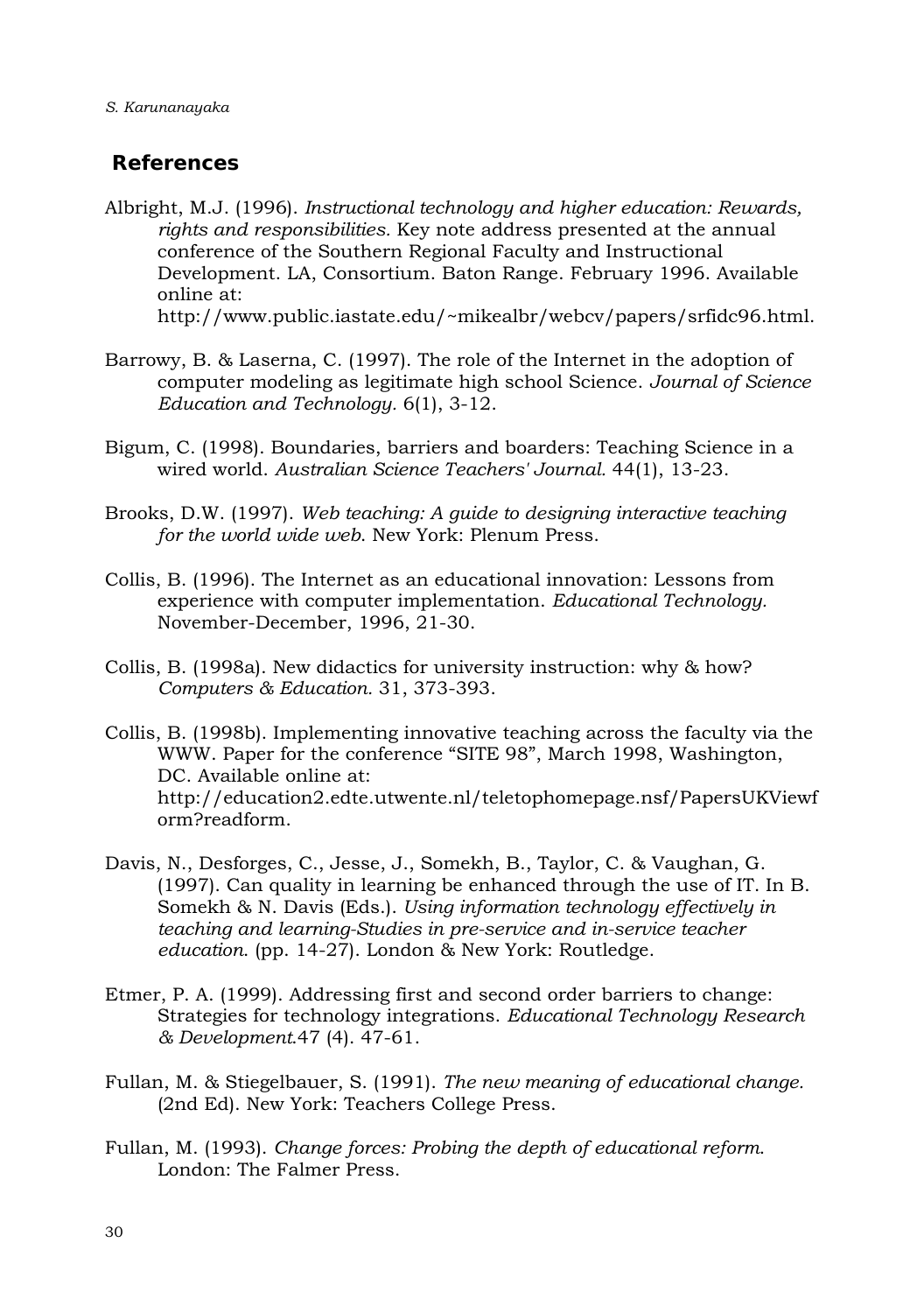- Jennings, M.M. & Dirksen, D.J. (1997). Facilitating change: A process for adoption of Web-based instruction. In B.H. Khan (Ed.). *Web-based instruction*. (pp 111-116). New Jersey: Educational Technology Publications.
- Johnson, B.F. (1997). Making the transition from traditional to Web-based course material. In T. Muldner, & T.C. Reeves (Eds.). *Educational multimedia /hypermedia and telecommunications* 1997 Vol.II, (pp. 1257 – 1258). USA:AACE.
- Kennewell, S.E. (1997). The integration of information technology into teachers' decision-making. In D. Passey & B. Samways (Eds.), *Information Technology: Supporting change through teacher education*. (pp.169-174). London: Chapman & Hall.
- Mevarech, Z.R. (1997). The U-curve process that trainee teachers experience in integrating computers into the curriculum. In D. Passey & B. Samways (Eds.). *Information Technology: Supporting change through teacher education*. (pp. 46-51). London: Chapman & Hall.
- Schrum, L. (1999). Technology professional development for teachers. *Educational Technology Research & Development*, 47 (4), 83-90.
- Somekh, B. (1997). Classroom investigations: exploring and evaluating how IT can support learning. In B. Somekh & N. Davis (Eds.). *Using information technology effectively in teaching and learning-Studies in pre-service and in-service teacher education*. (pp. 114-126). London & New York: Routledge.
- Somekh, B. & Davis, N. (1997). Getting teachers started with IT and transferable skills. In B. Somekh & N. Davis (Eds.). *Using information technology effectively in teaching and learning-Studies in pre-service and in-service teacher education*. (pp. 138-149). London & New York: Routledge.
- Tobin, K., Tippins, D.J. & Gallard, A.J. (1994). Research on instructional strategies for teaching Science. In D.L. Gabel (Ed.). *Handbook of research on science teaching and learning*. (pp. 45-93). New York: Macmillan
- Underwood, J.D.M. (1997). Breaking the cycle of ignorance: Information technology and the professional development of teachers. In D. Passey & B. Samways (Eds.). *Information Technology: Supporting change through teacher education*. (pp.155-158). London: Chapman & Hall.